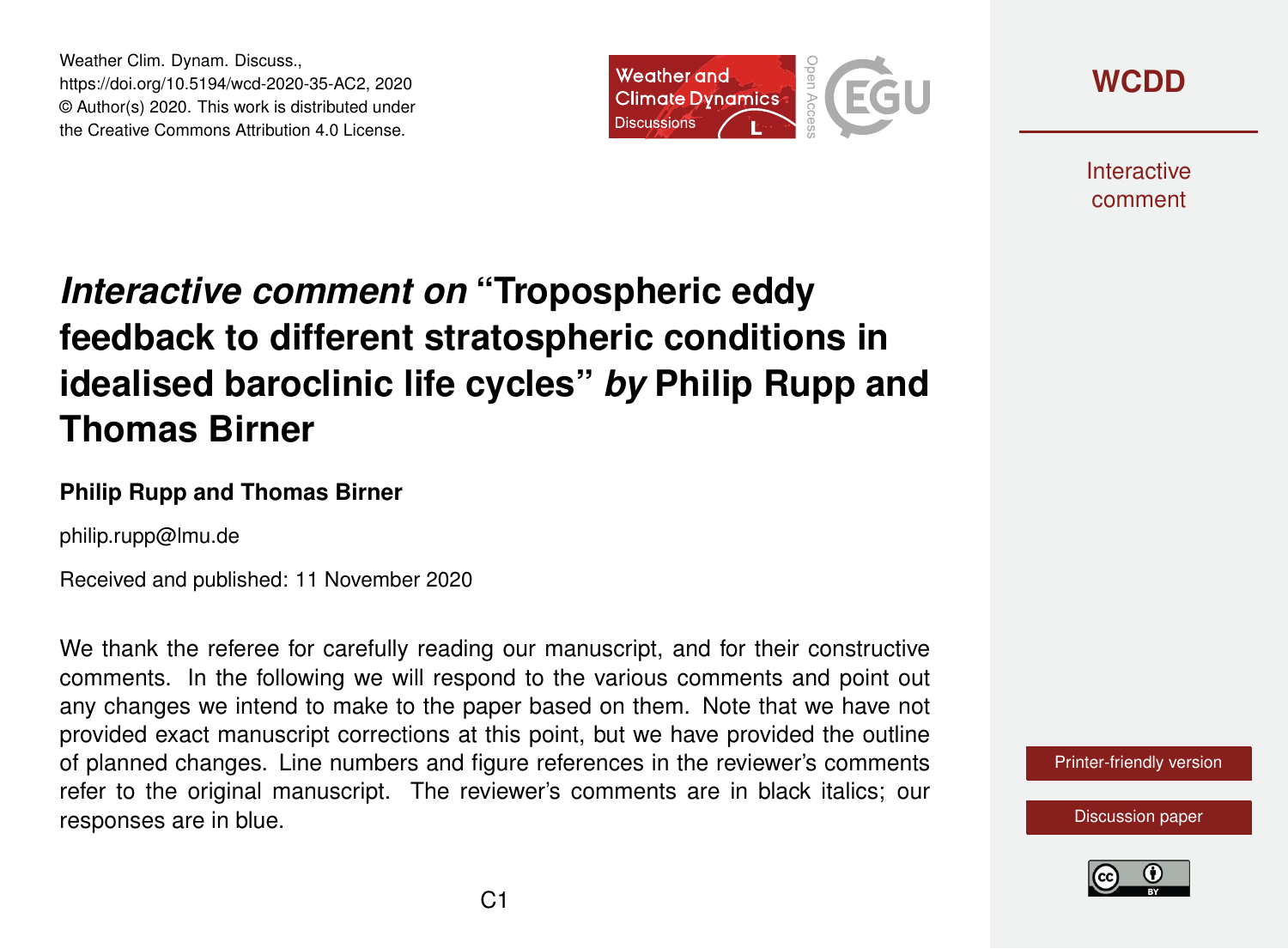*The authors report on a set of baroclinic lifecycle experiments aimed at better understanding the influence of the stratospheric vortex on tropospheric jets. Consistent with previous works, they find that life cycles are substantially modified by presence or lack of a stratospheric vortex. They point out the importance of the winds in the lower stratosphere and identify an amplifying effect of surface friction on the near surface response.*

#### *Discussion paper*

*The experiments are interesting and potentially quite informative - more idealized experiments such as these are, in my opinion, under-utilized for studying this difficult problem. In particular I found them to be a very clear illustration of the importance of non-linear phase of baroclinic lifecycles in understanding the nature of the tropospheric eddy feedbacks. However, I found some of the discussion to be a bit unsatisfying. I think the most useful suggestion I can give is to strengthen and clarify the comparison of the present results with previous studies on baroclinic lifecycles. Section 1.2 does set up some past results, but it's never made that clear how the present results fit in.*

*For instance: the Wittman papers emphasize changes in linear growth rates, while the present paper emphasizes the non-linear decay phase as the key period of difference, finding (from what I can tell) relatively weak changes in the growth rates. Is this discrepancy consistent with the Smy and Scott emphasis on PV in the sub-vortex region? How much does this have to do with the different basic states? To be clear - overall this is a solid peice of science and should ultimately be worthy of publication. I have some further specific comments and suggestions below; some of which might involve significant further efforts. I do not require all of these suggestions to be pursued, but I do think the paper would be substantially improved if this main point can be substantially addressed.*

We agree that a clear distinction from previous work (especially previous life cycle work) is very important. We think that the changes in the linear growth phase observed in the

### **[WCDD](https://wcd.copernicus.org/preprints/)**

**Interactive** comment

[Printer-friendly version](https://wcd.copernicus.org/preprints/wcd-2020-35/wcd-2020-35-AC2-print.pdf)

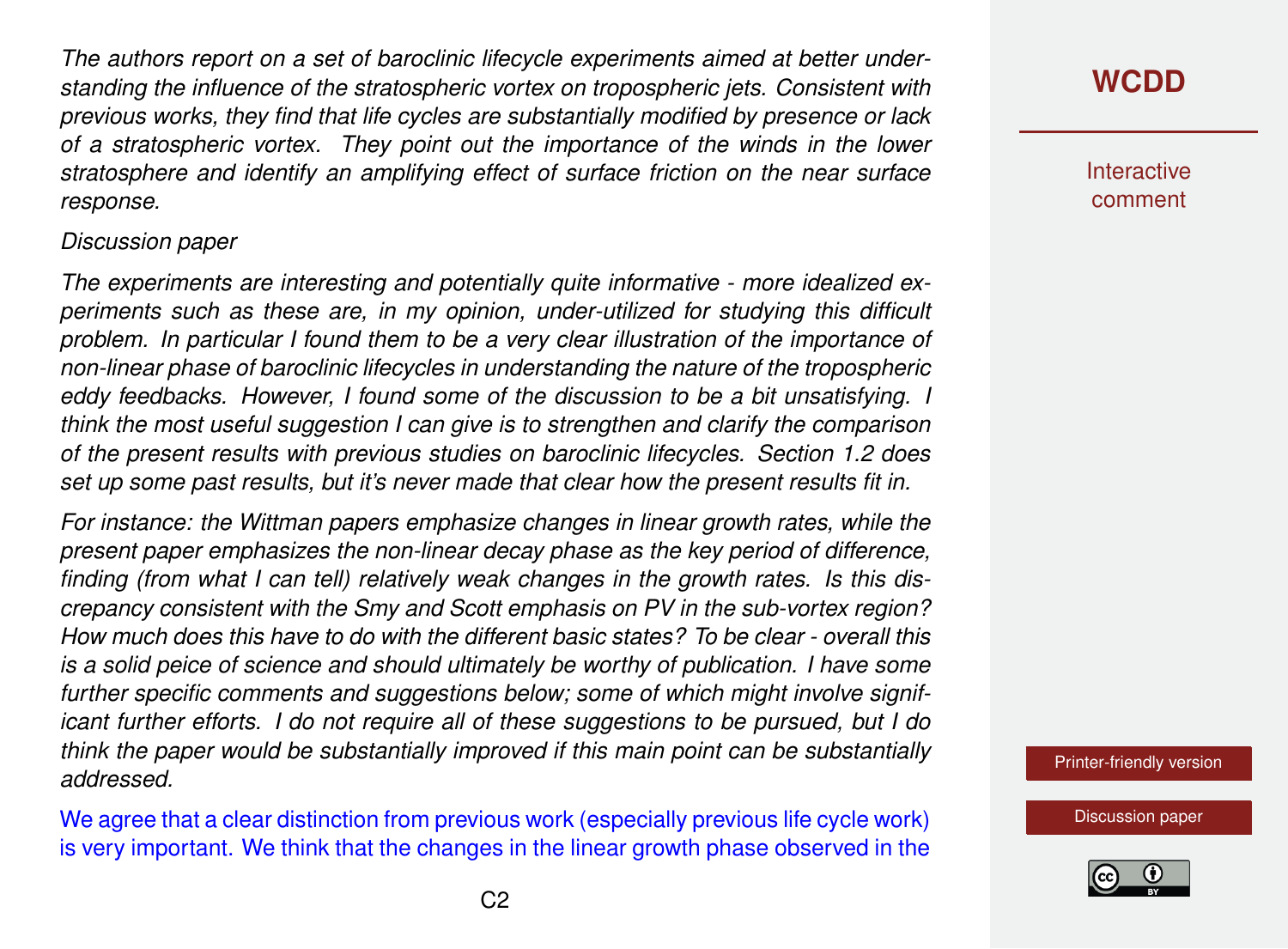experiments of Wittman et al. and Smy and Scott can be explained by differences in tropopause-level PV gradients and tropospheric winds between their experiments with and without polar vortex, as was noted in Section 3.2. A direct change in tropopauselevel PV gradients (as imposed by the initial conditions) leads to modifications of growth phase of the life cycles (e.g., a change in conversion from APE to EKE via the eddy heat flux). In our experiments we tried to specifically minimize this direct stratospheric impact, which can be difficult to distinguish from sensitivities in tropospheric setup. To emphasise this and other major differences in results we will extend the note about the different basic states used in the respective studies and will emphasise at various places in the manuscript that our setup has almost no change in tropopause-level PV gradient in contrast to the setups used in other studies.

#### *Major comments/suggestions*

*PV structure The PV structure of the initial conditions is emphasized in Fig. 1, but it is not really made reference to later in the interpretation. For instance, how do the perturbations considered in Section 4 modify the PV gradients? One clear difference between T and TS is the presence of narrow region of positive pv gradient near 20 km at 60 degrees in the presence of a stratospheric jet; is it really the winds in the lower stratosphere that are key, or is it the PV gradient structure? Moreover, how is the zonal PV structure changed over the evolution of the lifecycles?*

The main reason for displaying the PV gradients in Fig. 1 was to draw attention the regions of negative gradient that commonly appear in the initial conditions of typical life cycle experiments, but in our experience they are often not reported (although we concluded that those regions have no major effect on the evolution of the life cycle).

The PV distribution (and in particular the PV gradient) are certainly very important in determining the dynamics of the system. However, especially the zonal structure of the response is strongly dictated by the (non-linear) evolution during the decay phase of the life cycle (since the initial state has no zonal structure) and it is not trivial to make

## **[WCDD](https://wcd.copernicus.org/preprints/)**

**Interactive** comment

[Printer-friendly version](https://wcd.copernicus.org/preprints/wcd-2020-35/wcd-2020-35-AC2-print.pdf)

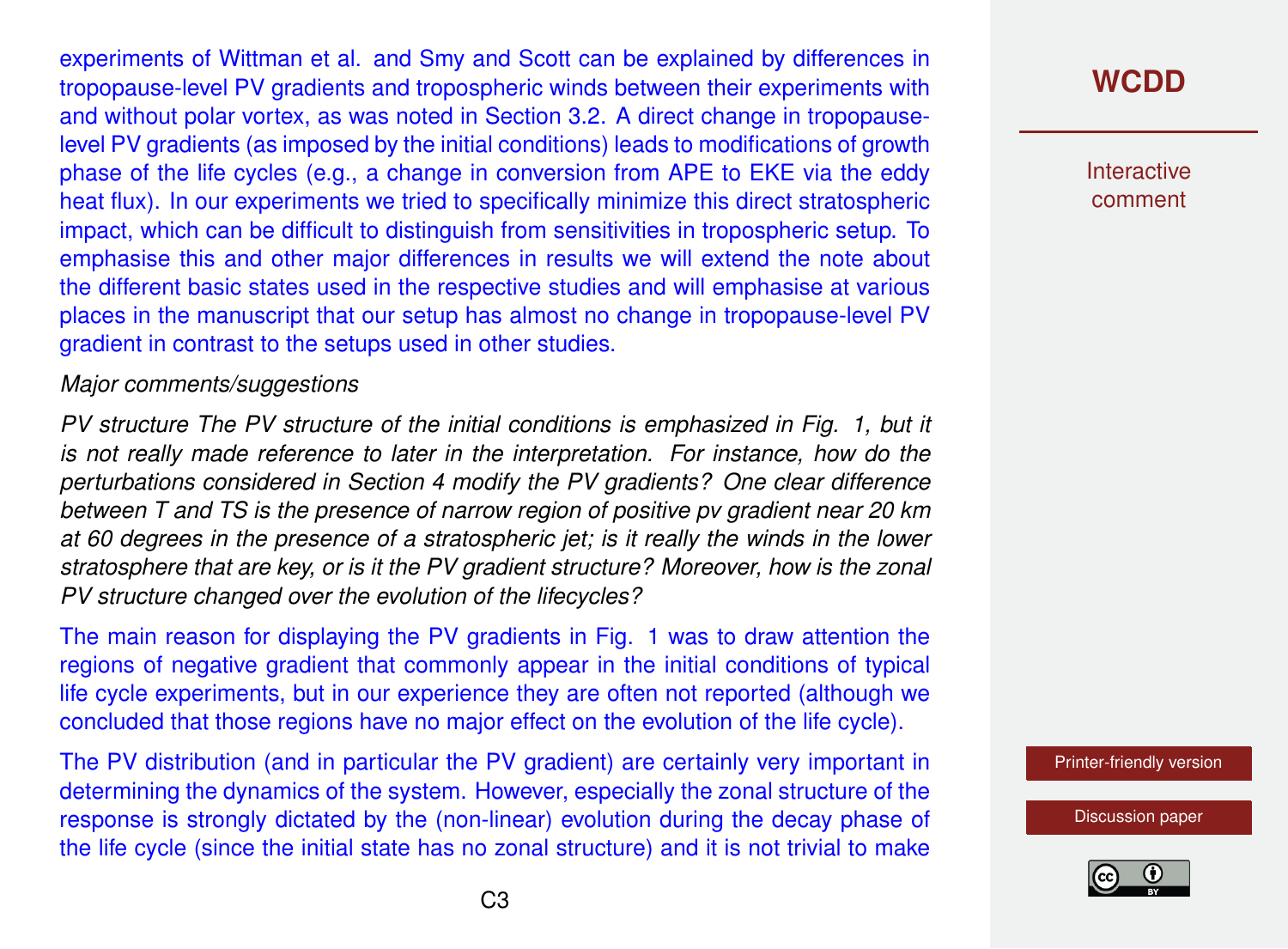statements about the precise mechanisms or dynamical features of the initial condition setup and processes that lead to the observed NAM signal.

Throughout the manuscript we describe most changes in initial state or life cycle evolution via the wind field (since the system is defined via the wind field), but tried to make it clear that the (structure of the) wind of course couples to various other characteristics of the system, like the temperature and PV fields. Part of the evolution (in particular the zonal structure) is described in Fig. 2 in terms of PV. During our analysis of the system we did not find that using the PV field to describe the final state of the life cycle and the corresponding dependency on stratospheric dynamics to be more useful than the wind field and thus we do not think that adding PV diagnostics to the analysis will improve the manuscript. Further finding crucial differences in PV between the experiments can be difficult since the PV field tends to become rather noisy during the non-linear phase (compared to the wind field), which is even more the case for the PV gradient (as it essentially scales with the curvature of the wind). However, to emphasise the coupling between the various fields and due to general importance of PV (gradient) for the system we will add corresponding notes throughout the manuscript.

#### *Energetics*

*It seems that one way of interpreting these results, consistent with the discussion of Barnes and Young (1992) in Section 1.2, is that the presence of the stratospheric jet allows for a greater conversion of APE to EKE and ultimately MKE; and that this is further enhanced by including surface friction. If this is a fair characterization of the present results, how does the available potential energy differ in the various cases? Could this result be simply explained by the presence of more APE in the cases with a stratospheric vortex?*

We find that initial state APE is indeed increased in our experiments with stratospheric

### **[WCDD](https://wcd.copernicus.org/preprints/)**

Interactive comment

[Printer-friendly version](https://wcd.copernicus.org/preprints/wcd-2020-35/wcd-2020-35-AC2-print.pdf)

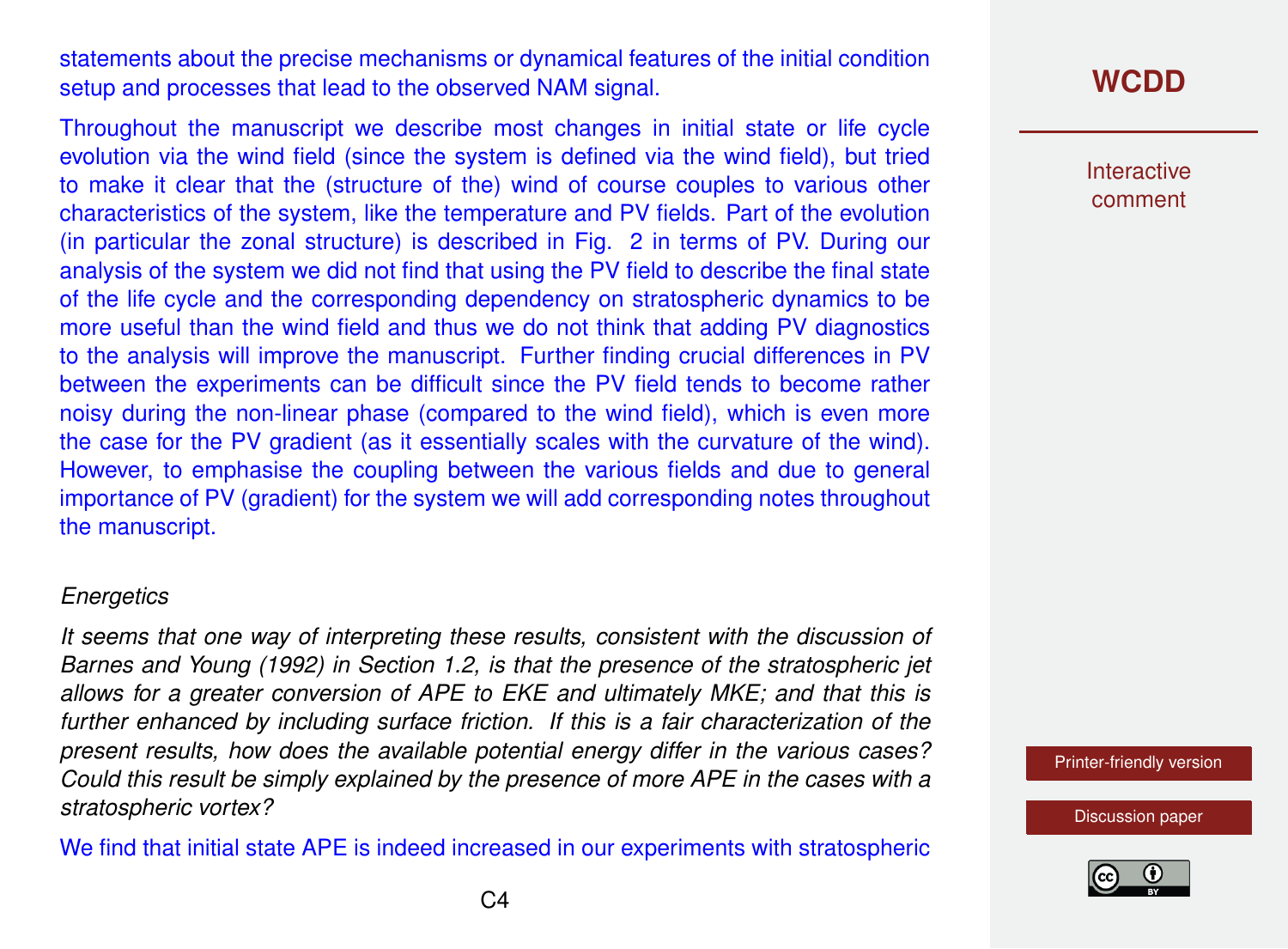jet and ultimately the APE to MKE conversion is enhanced in life cycles with stratospheric jet (consistent with the observed jet shift). However, since this increase in APE corresponds to a change of the temperature structure in the stratosphere it is not obvious that and how the additional stratospheric APE will be converted into tropospheric MKE during the life cycle. Further, we do not find a change in life cycle during the linear growth phase, suggesting the life cycle to be unaffected by the direct increase of initial APE. To address these issues we will extend our discussion of the global energetics and include a note regarding changes in initial state APE and corresponding APE to MKE conversion.

*A related comment: in the presence of surface friction there isn't really final steady state as MKE will continue to dissipate. This is very briefly discussed right at the end of the discussion (l430), but until the reader gets there it's not really clear how the authors defined the final state. Would it be possible to put the figures in the supplementary information on more equal footing by computing the energy lost to surface frection in the runs in Fig. S2, showing instead the net EKE and MKE generated by conservative processes?*

We will add a note just after the introduction of the first experiments including surface friction (Section 3.3) explaining that we define a 'final state' analogous to the case without friction for easy comparison of the two cases. We will further (as also mentioned above) extend our discussion of the global energetics in the discussion section and the supplementary material in order to address the issue of comparability of experiments with and without surface friction

#### *Mass fluxes*

*There is some discussion of the 1000 hPa 'Geopotential height' anomalies as a measure of the surface NAM or AO signature of the baroclinic adjustment. One substantial point is that equation (2) on line 270 assumes gradient wind balance holds near surface. This is ok for case with no friction, but not for the case with surface friction, which*

## **[WCDD](https://wcd.copernicus.org/preprints/)**

**Interactive** comment

[Printer-friendly version](https://wcd.copernicus.org/preprints/wcd-2020-35/wcd-2020-35-AC2-print.pdf)

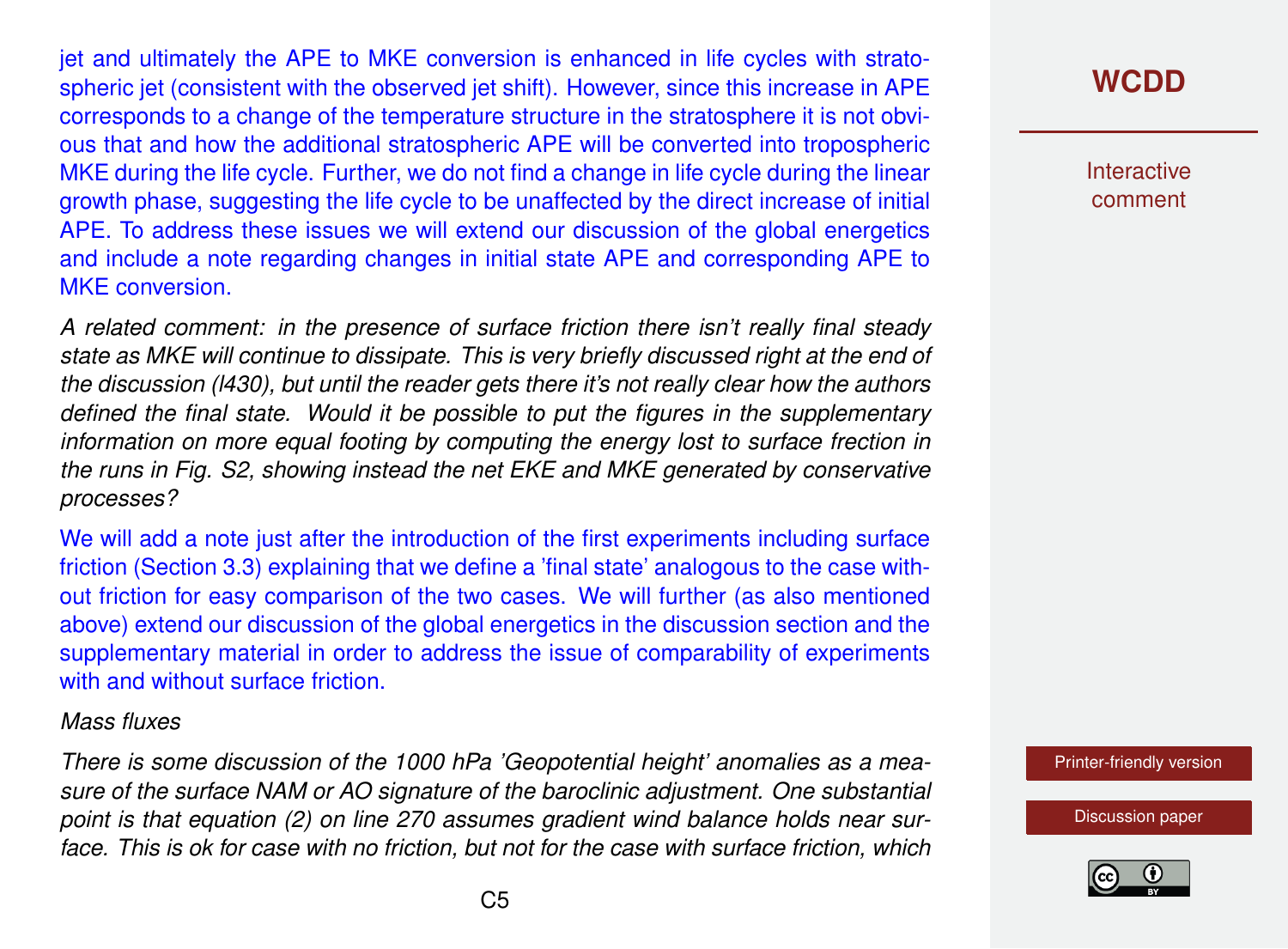*will modify dominant the force balance. This could be corrected by adding in surface friction on right hand side. But I wonder if it might be more directly useful to consider the evolution of the surface pressure, and the nature of the mass fluxes in these experiments; in particular I wonder if these are substantially modified by the presence of an Ekman layer in the cases with surface friction.*

As the model equations are formulated in absolute pressure surface pressure is not a model variable and corresponding diagnostics are not available. The lack of surface pressure data further does not allow for a direct computation of the geopotential via vertical integration of temperature, which is why we decided to use a definition of geopotential based on the wind field. The geopotential field (on 1000hPa) seems to be a suitable diagnostic to analyse in regards of AO or NAM like phenomena, as is it typically used to define the corresponding indices. We agree that Equation 2 is missing a friction term. However, for friction a time scale of 1 day the missing term  $(-a\bar{v}/\tau)$  is typically small compared to the Coriolis term  $(-a f \bar{u})$ . We found a difference in magnitude of the terms of about a factor 100 for the final state of our experiments. We will add a note next to Equation 2 to clarify that we neglect the friction term.

*Specific/Minor Comments:*

*l76: perturbation to what?*

We will add a 'stratospheric PV' before perturbation.

*l188: could this alternatively be explained by greater meridional shear in TS simulation?*

The shear would probably affect wave behaviour via changes in PV gradient, as mentioned. We will add a note to link the PV gradient to the wind structure again as it is probably important to emphasise this connection throughout the paper.

*l213: Are EKE and MKE integrated over depth of troposphere or the depth of atmosphere? I would think that the MKE of polar jet is small but not negligible.*

Energies are integrated over the entire atmosphere (NH only). The difference in MKE

**Interactive** comment

[Printer-friendly version](https://wcd.copernicus.org/preprints/wcd-2020-35/wcd-2020-35-AC2-print.pdf)

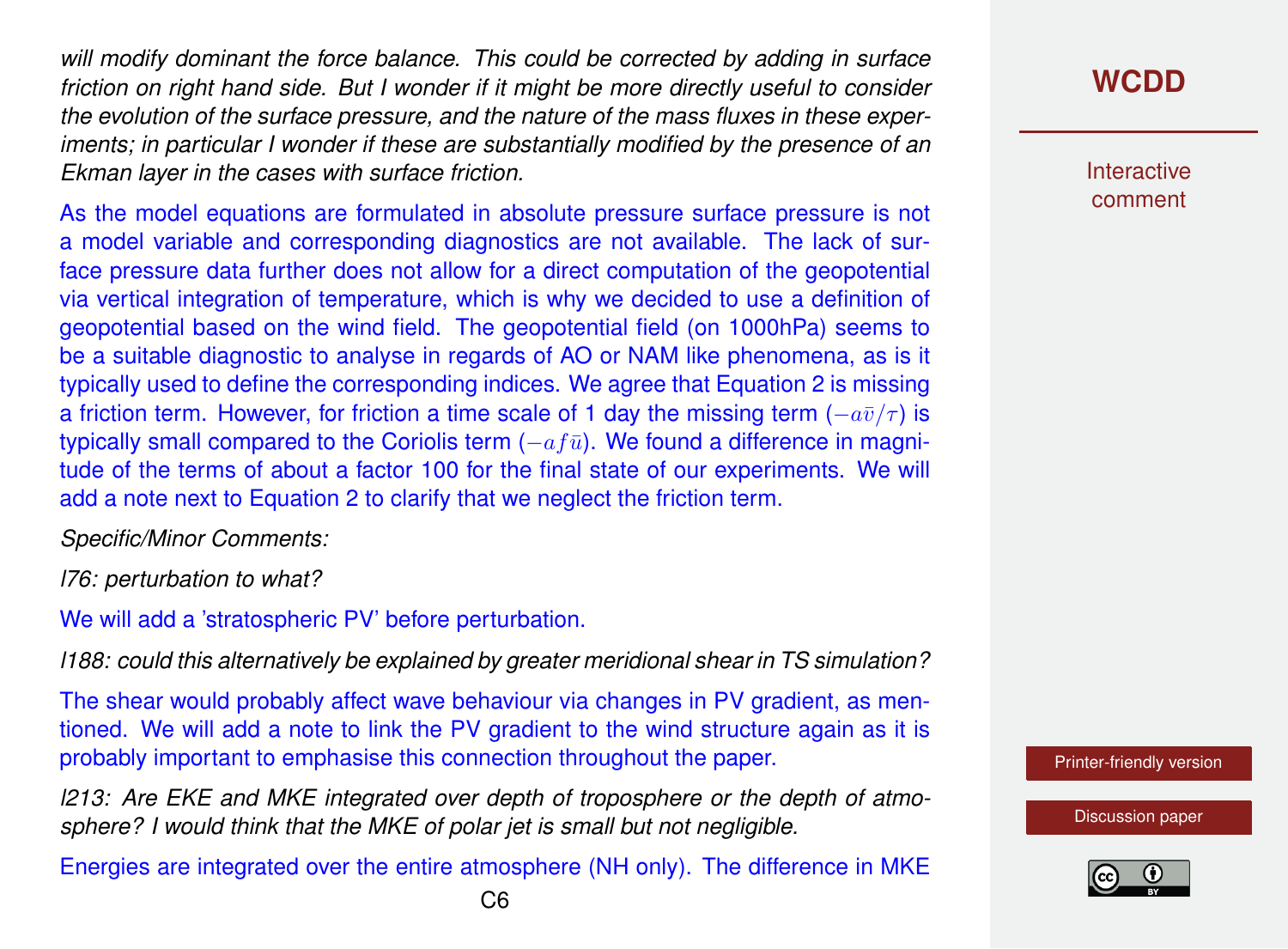between initial states T and TS is only a small fraction of the MKE difference in their final states. Further, the difference in final state MKE mostly persists when integrating only up to 100hPa, i.e., when we exclude the stratospheric jet from the energy computation. In order to subtract the minor contribution of the stratospheric jet to the MKE we show the difference to the initial state rather than full MKE. We will modify the corresponding parts of the manuscript to clarify the these points.

*l310-317: I found the grouping of these experiments to be initially quite confusing, thinking that the natural ordering would be to group TS>10 with TS<10, and TS>25 with TS<25. I did ultimately figure out that the logic is intended to emphasize the wind anomalies in the lower stratosphere (to be fair, this is stated in the text, but preconceived notions can be hard to shake sometimes).*

*This is ultimately just an issue of presentation. But I did wonder if it would be clearer to readers to start with (what seems to me) the more natural a priori sorting instead of anticipating the results? If not, perhaps naming the sets something more descriptive, such as 'Weak winds/Strong winds' instead of 'Set 1/Set 2'?*

We will change the names of the groups accordingly for more intuitive understanding.

*l325 discussed*

Will be corrected.

*Fig. 7: How does u at 15 km vary over this set of integrations? This might be more illuminating than the mid-stratospheric winds.*

Fig 7 shows final state zonal wind at 10km, which is where we find the strongest response. Winds at 15km change qualitatively the same throughout the simulation as also suggested by the rather barotropic final state winds shown in Fig. 5. Initial state winds at any height change linearly with stratospheric jet magnitude uSmax due to the stratospheric jet being superimposed onto the tropospheric jet. No corresponding changes to the manuscript will be made.

**[WCDD](https://wcd.copernicus.org/preprints/)**

**Interactive** comment

[Printer-friendly version](https://wcd.copernicus.org/preprints/wcd-2020-35/wcd-2020-35-AC2-print.pdf)